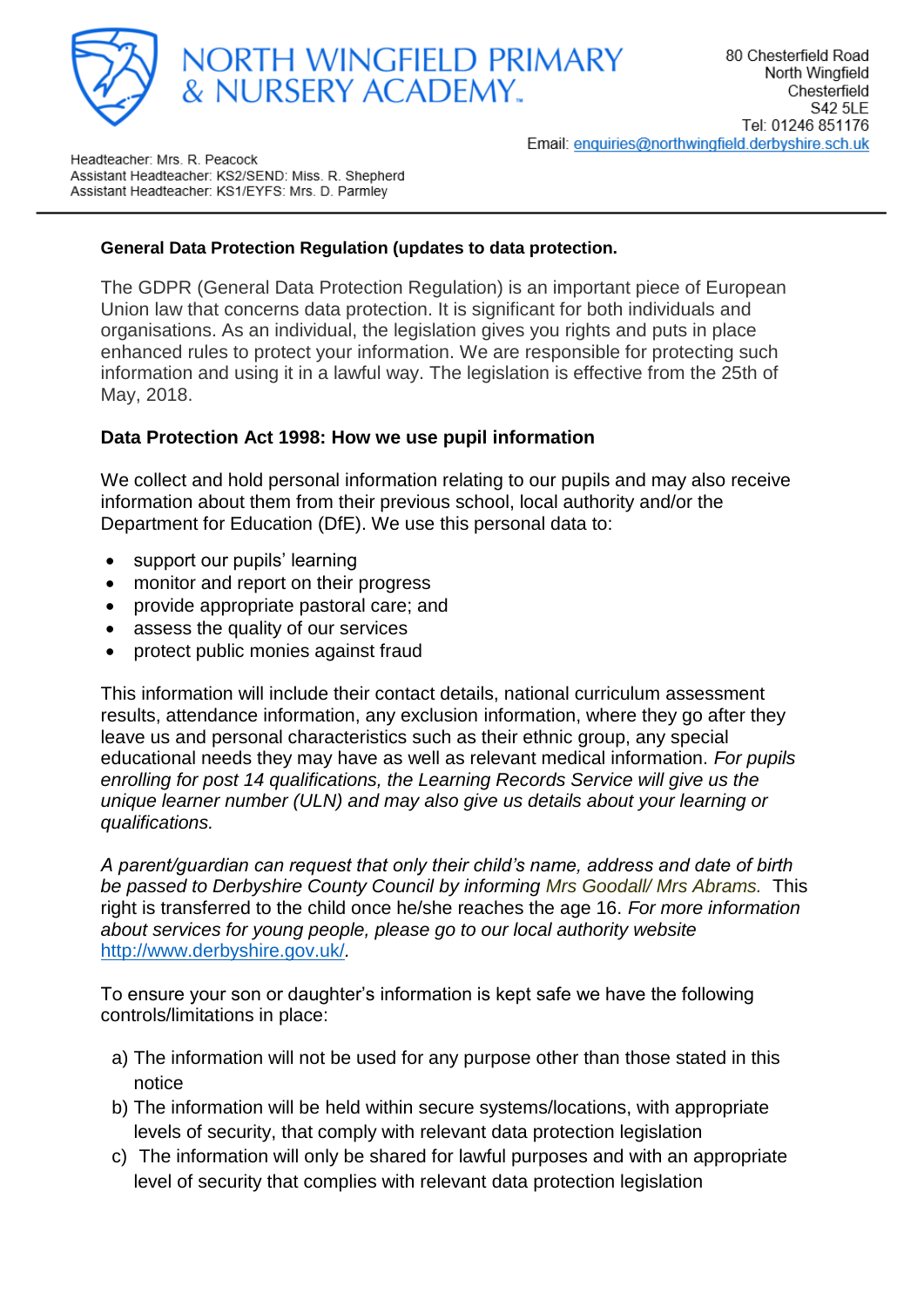d) The information will only be held for the periods agreed in our school's Record Retention Policy and Schedule, after which it will be destroyed.

Our school's Record Retention and Schedule can be found here:

- [http://www.northwingfield.derbyshire.sch.uk/uploads/4/3/7/6/43764183/records\\_m](http://www.northwingfield.derbyshire.sch.uk/uploads/4/3/7/6/43764183/records_management___retention_policy_april_2016_-_april_2018.docx.pdf) anagement retention policy april 2016 - april 2018.docx.pdf
- e) The information will be held, used and shared in accordance with Data Protection Act 1998 legislation and the General Data Protection Regulation (GDPR) which comes into force on 25 May 2018.

We will not give information about our pupils to anyone without your consent unless the law and our policies allow us to do so. When you give your consent for your son or daughter's information to be held and/or shared for any purpose you can withdraw that consent at any time by contacting:

• Mrs Goodall – School Business Manager

You can also contact the person named above if you wish to:

- access any records we hold about your son or daughter
- have any information we hold about your son or daughter corrected
- have any information we hold about your son or daughter erased
- restrict how information we hold about your son or daughter can be used or shared
- object to information about your son or daughter being held
- have any information we hold about your son or daughter transferred to a third party
- challenge decisions relating to your son or daughter made using automated decision making and profiling

We are required, by law, to pass certain information about our pupils to our local authority (LA) and the Department for Education (DfE).

DfE may also share pupil level personal data that we supply to them, with third parties. This will only take place where legislation allows it to do so and it is in compliance with the Data Protection Act 1998.

Decisions on whether DfE releases this personal data to third parties are subject to a robust approval process and are based on a detailed assessment of who is requesting the data, the purpose for which it is required, the level and sensitivity of data requested and the arrangements in place to store and handle the data. To be granted access to pupil level data, requestors must comply with strict terms and conditions covering the confidentiality and handling of data, security arrangements and retention and use of the data.

For more information on how this sharing process works, please visit: <https://www.gov.uk/guidance/national-pupil-database-apply-for-a-data-extract>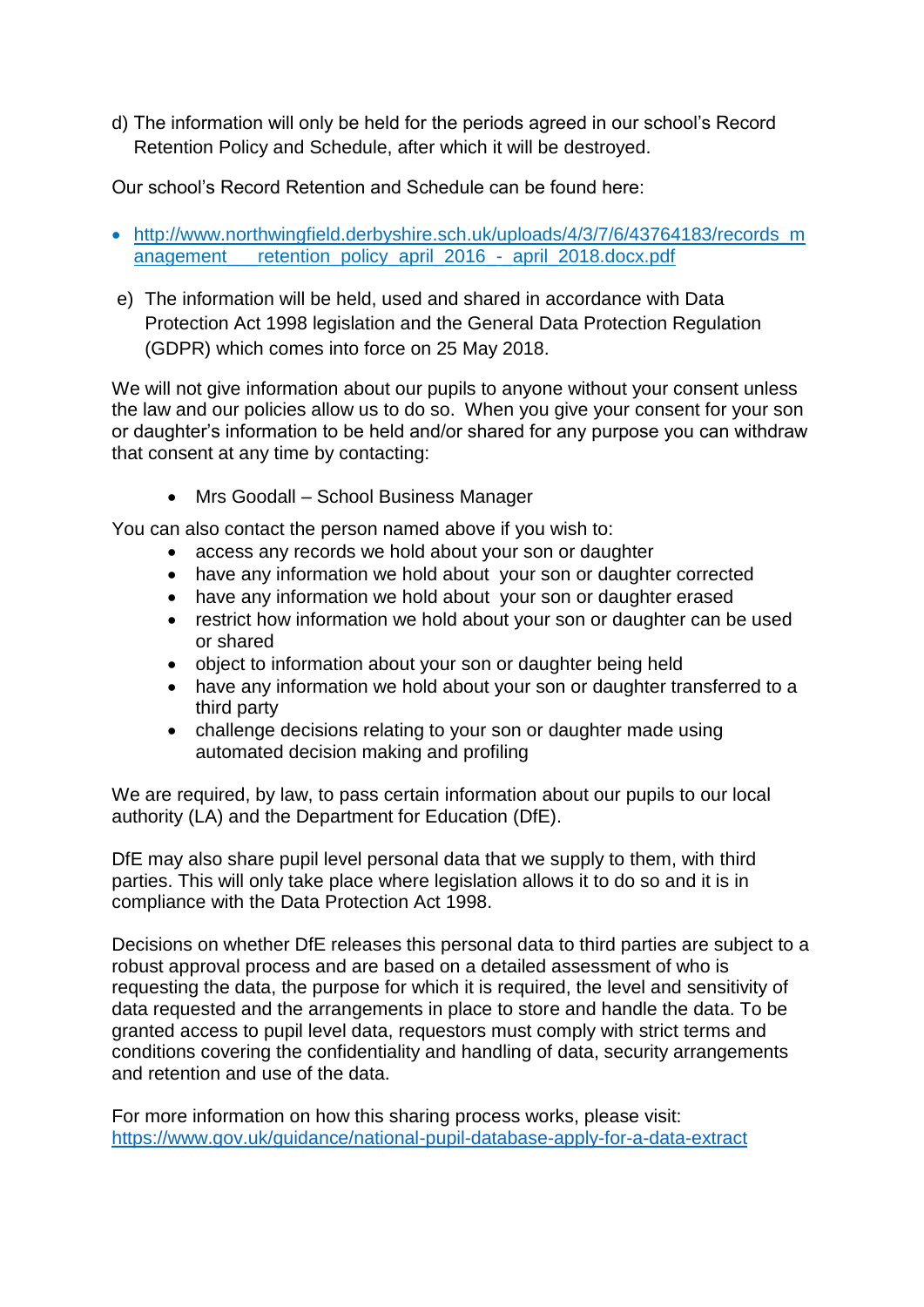For information on which third party organisations (and for which project) pupil level data has been provided to, please visit:

[https://www.gov.uk/government/publications/national-pupil-database-requests](https://www.gov.uk/government/publications/national-pupil-database-requests-received)[received](https://www.gov.uk/government/publications/national-pupil-database-requests-received)

If you need more information about how our local authority and/or DfE collect and use your information, please visit:

- Our local authority at<http://www.derbyshire.gov.uk/privacynotices> ; or
- The DfE website at [https://www.gov.uk/data-protection-how-we-collect-and](https://www.gov.uk/data-protection-how-we-collect-and-share-research-data)[share-research-data](https://www.gov.uk/data-protection-how-we-collect-and-share-research-data)

If you are unable to access these websites, please contact:

For Derbyshire County Council:

Information Governance Officer Children's Services Department, Derbyshire County Council Room 361 County Hall **Matlock Derbyshire** DE4 3AG Email: [cs.dpandfoi@derbyshire.gov.uk](mailto:cs.dpandfoi@derbyshire.gov.uk)  Telephone: 01629 532011

For DfE:

Public Communications Unit, Department for Education, Sanctuary Buildings, Great Smith Street, London, SW1P 3BT Website: [www.education.gov.uk](http://www.education.gov.uk/) Email: [http://www.education.gov.uk](http://www.education.gov.uk/)  Telephone: 0370 000 2288

Should you have any concerns or complaints relating to your son or daughter about how we, as a school, obtain, use, store or share their personal data please contact:

• Mrs Goodall – School Business Manager

If however you are dissatisfied with our response to your concerns you can of course contact the:

Information Commissioners Office